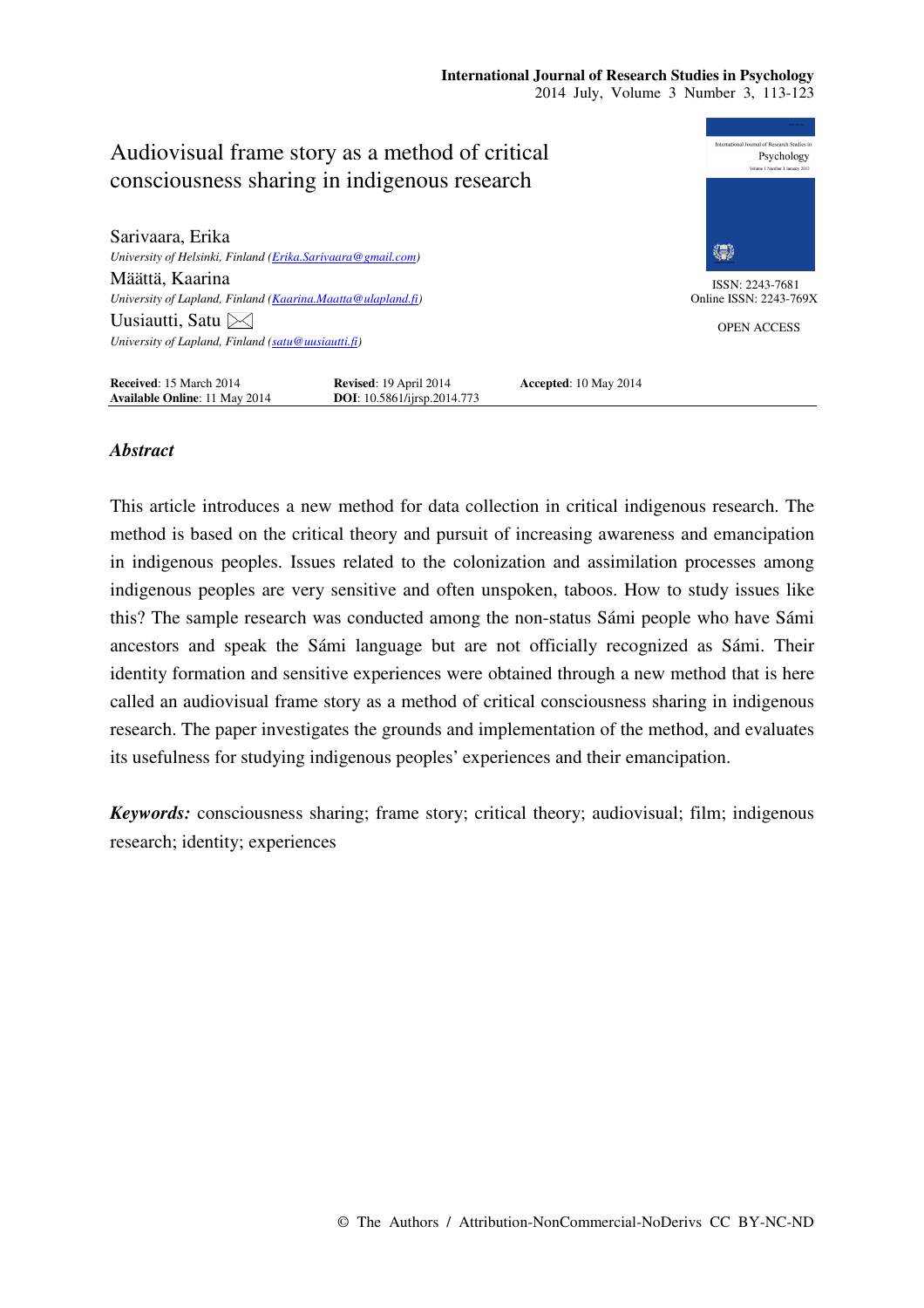# **Audiovisual frame story as a method of critical consciousness sharing in indigenous research**

#### **1. Introduction**

Themes of indigenous research often well from inside the communities, and these topics are usually sensitive. This harks back to the history of colonization of indigenous peoples which have had many kinds of consequences such as various mental stressors (Hudson, 2011; Smith, 1999). The purpose of our article is to contemplate the possibilities of an audiovisual frame story as a method of critical consciousness sharing in indigenous research – especially when it comes to analyses of sensitive and taboo issues.

This article is based on Dr. Sarivaara's (2012) doctoral dissertation in which she researched identity formation and language revitalization in non-status Sámi people. The non-status Sámi are defined as a group of people who are of Sámi descent, but they do not have an official Sámi status. The term "non-status" means that they lack the official status of Sámi people because they do not fulfill the criteria of Sáminess, as defined by the Finnish law of the Sámi Parliament. Pursuant to the Finnish law on the Sámi Parliament, a person is considered a Sámi if he/she considers him/herself a Sámi and if (1) the person him/herself or at least of one parent or grandparent of his/hers has learned Sámi as the first language, or (2) the person is a descendant of someone who has been registered as a Fell, Forest or Fishing Sámi in the land, taxation or census register, or (3) at least one of his/her parents has or could have been registered as entitled to vote in the elections of the Sámi Delegation or the Sámi Parliament (Act on Sámi Parliament, 1995; adopted on 17 July 1995). Some of the Non-status Sámi have revitalized the Sámi language and started to use it actively; this was the target group in this study.

One of the methods used in this research was a sort of frame story that was presented to the research partners in the form of a film. This article introduces the method. We will discuss what kind of opportunities this method presents to indigenous research. We will focus on (1) the grounds of using the method, (2) issues that have to be considered when designing and applying the method, and (3) how to collect data in a reliable manner.

The Sámi are the only Indigenous people within the area of the European Union, and they are recognized as an Indigenous people in the Constitution of Finland, and as Indigenous people they are also allowed to enhance their language and culture (Keskitalo, Uusiautti, & Määttä, 2012; Sarivaara, Uusiautti, & Määttä, 2013a). Traditionally the Sámi have had gatherer-hunting culture, and the source of livelihood was based on multiple livelihoods such as fishing in seas and lakes, bird hunting, and berry picking for thousands of years. The Sámi society was well organized in traditional Sámi communities, the *siidas*. These communities were spread all over the Northern Fennoscandia. *Siida* was characterized by solidarity and respect, for example, land resources were divided between and within *siidas* (Hansen & Olsen, 2004; Saarikivi & Lavento 2012).

The Sámi have experienced the history of colonization. An intensive process of colonization started hundreds of years ago in the region where the Sámi live in Finland. According to Rauna Kuokkanen (2006), colonization is based on an ideology and types of action that were created during the Renaissance; it entails making use of other peoples' lands and resources and enhancing settlement in their territory.

In Finland, the definition of a Sámi is mainly based on the knowledge of Sámi language. According to the definition, a Sámi is a person who considers himself or herself a Sámi, provided that this person has learned Sámi as his or her first language or has at least one parent or grandparent whose first language is Sámi (Samediggi, 2008). According to official statistics, there are about 9,900 Sámi people with an official Sámi status in Finland (the population of Finland is 5.4 million) (Sámi Parliament, 2011). The 1990s was an important time for enhancing the Sámi's rights, culminating in the question of who can and who cannot be accepted as Sámi. As a result of assimilation, some Sámi people have lost their language. The language shift has diminished the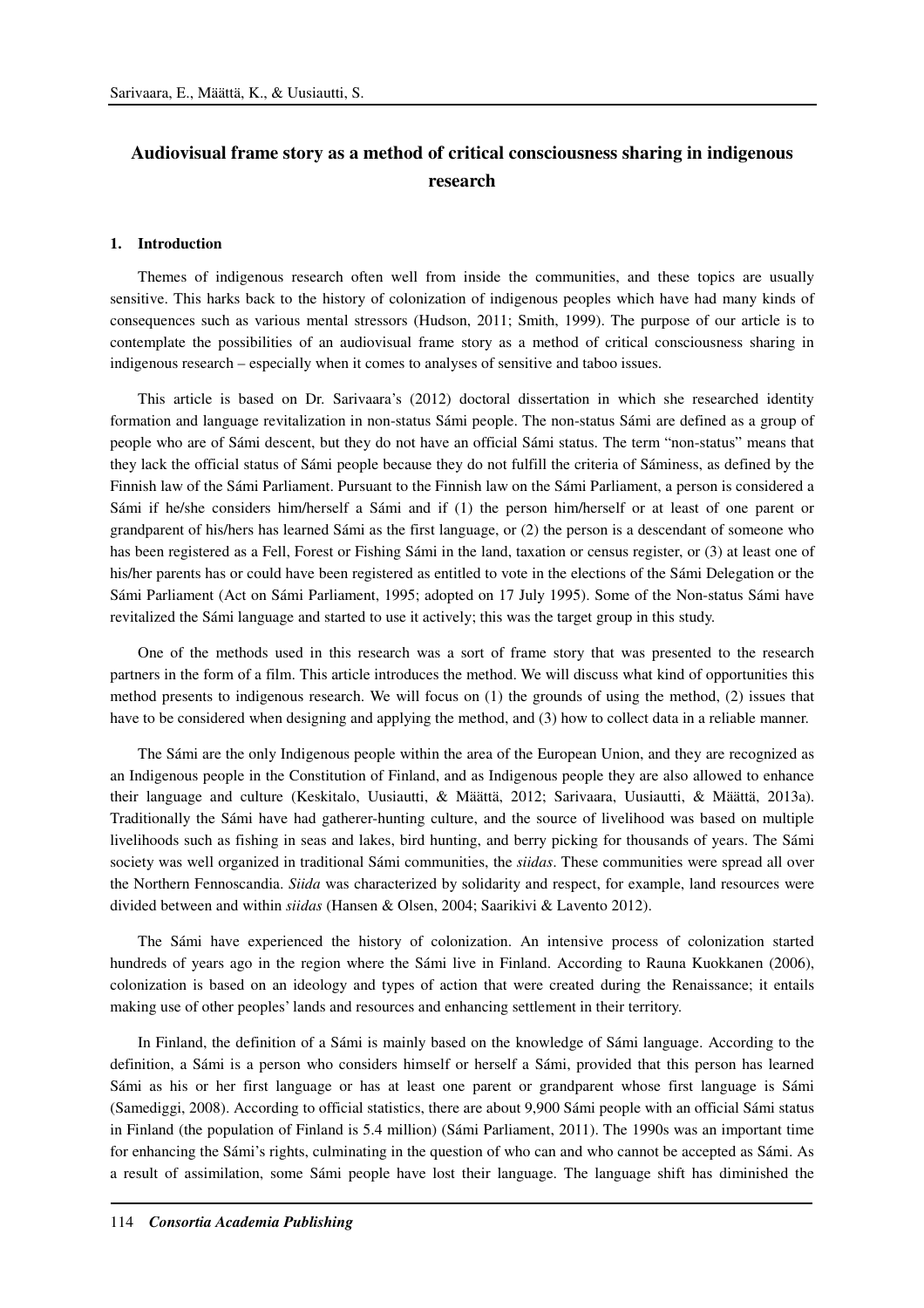possibility of becoming officially accepted as Sámi and thus, being a member of the Sámi electoral register. Consequently, the reforms taking place in the 1990s initiated the struggle for acceptance of Sámi identity.

In addition to the method, this article brings out a group of Sámi-speaking people who are in a non-status position in the Sámi community. The research phenomenon is very sensitive. According to the definition of sensitive research themes, (1) personal, stressful, or sacred themes, (2) themes that concern deviation or social control, and (3) themes that a research participant considers benefitting the one with the ruling power (Boeije, 2010; Lee, 1993). In the research literature, the target group of this research has been described as a mixed population who has almost always been regarded non-indigenous. In addition, at the individual level, the concept of mixed population has a negative connotation and therefore, the concept is rarely referred to: being full-blooded is a virtue while half-blooded a vice, a burden (Lähteenmäki, 2004).

For one reason or another, the non-status Sámi do not belong to the electoral register of the Sámi Parliament as this gives the official Sámi status. The people who are listed in the register have an officially proven Sámi identity. This means that the identity of the non-status Sámi contradicts with the social identity. In other words, the identity negotiation has not succeeded with the official organs representing the Sámi.

Basically, identity has a subjective and an objective side. The first refers to the individual person's experience of himself or herself whereas the latter means features perceived by the other people (Stets & Burke, 2000). Identity negotiations are versatile and reciprocal interaction though which a person defines his or her position in relation to the other people living in the same community or society. The ethno-political discourse of the Sámi has emphasized an essential viewpoint to Sáminess (Valkonen, 2009). Discourse leaning on essentialism defines the ideal and aspired Sámi identity leading to a situation in which the non-status Sámi identity becomes stigmatized. A stigmatized identity refers to a persistent quality of an individual that evokes negative or punitive responses from others. It overlaps with otherness and the exercise of power (Crocker, Major, & Steele, 1998). A stigmatized identity is set for an individual person by the environment and limits the person's opportunity to function in a certain community. This kind of identity defines the person as different, second-rate, and outsider.

When a research theme has a sensitive, invisible, and partly negative nature, it is reasonable to approach it with multiple methods (Bernstein, 2001; Botha, 2011). In this study, the researcher had to realize that the non-status Sámi could not necessarily or would not want to talk about their experiences if the only research method was interview. This was described by one research partner as follows:

*But simultaneously, I and my identity are at the mercy of all viewpoints, and I can say nothing about anything. One has to act in a riptide. I have not entered the stage yet. You have let everyone know that you are Sámi, you are wearing gákti and everything, and you have faced questioning. I have not come out of the closet yet. But I know that it is so windy out there, that I rather keep the door closed.* (Research partner no. 4).

The experiences the target group might be too hard to reveal or they have not processed them at the level that they could profoundly discuss them in an interview. Therefore, the solution was to create a film that presents the phenomenon to the research participants concretely, and to help the participants to verbalize their experiences. In addition, the purpose of the film was to empower the one watching it. The method was supposed to help and enhance the subjective description of the phenomenon and pay attention to the local and narrative feature of knowledge.

# **2. What Kind of a Data Collection Method an Audiovisual Frame Story is in Indigenous Research?**

# *2.1 The Grounds of Using an Audiovisual Frame Story*

Research questions or hypotheses always direct the data collection. The purpose in this research was to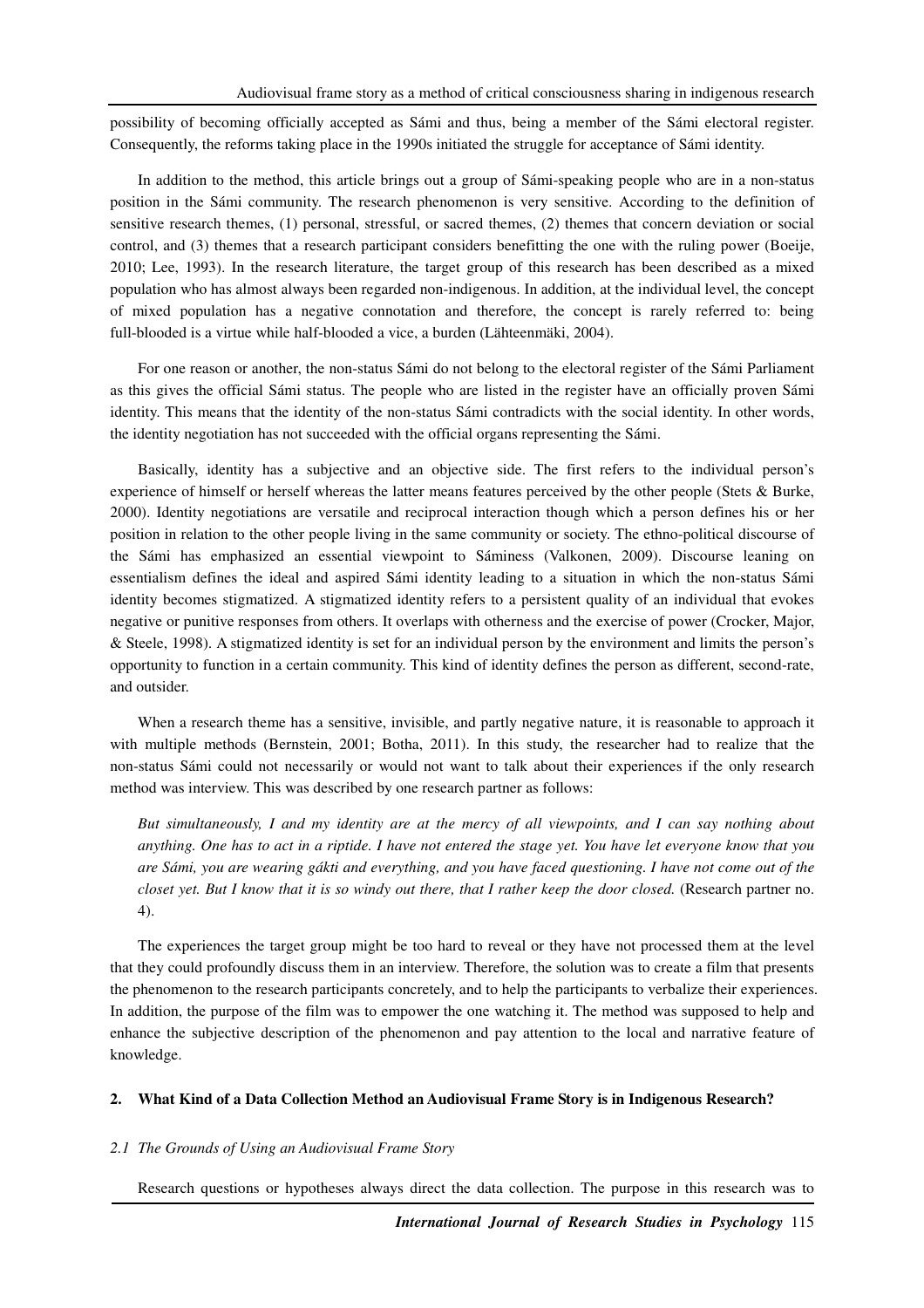acquire information about how the non-status Sámi perceives their identities and language revitalization. An audiovisual film was created to function as a frame story for igniting critical and conscious thinking in the research partners. Here, the participants are regarded as and called research partners, because of the empowering nature and purpose of the research. The research theme was a very sensitive one and necessitates personal knowledge about the phenomenon. Dr. Sarivaara herself is a non-status Sámi woman who has revitalized the Sámi language as her home language and speaks it on a daily basis. She is, therefore, familiar with the phenomenon which is crucial for the creating a film that would be interpreted and understood correctly by the research partners.

The method introduced in this article is based on and developed from method is called the method of empathy-based stories (MES) (see Eskola, 1997). The purpose of the method is to provide research participants with a frame story that they are supposed to continue by telling what they think could happen or what could have preceded the situation described in the frame story. The word "empathy" is a little misleading in the translation as it does not refer to empathetic action as such (e.g., in a caring or compassionate manner). One may need to have a certain amount of empathy before being able to experience accurate sympathy or compassion. There are studies that directly measure empathy and its development, and then the word is rightly linked with its care element (see e.g., Mercer et al., 2004). Likewise, some researchers have used the name empathic design in research strategies (e.g., Thomas & McDonagh, 2013). However in this case, we would prefer a word that describes the purpose of the method better: instead of empathy, a better word would be for example "reflection" or "critical consciousness", in the same way for example Hernandéz et al. (2005) have used the method of the Cultural Context Model in family work aiming at an effort to develop critical consciousness. Next, we will introduce the basis of the method in detail.

Our implementation of the method is grounded on the critical indigenous research approach as it attempts to pay attention on the special features of indigenous research (see also Sarivaara, Uusiautti, & Määttä, 2013b). The critical research tradition aims at liberating and empowering people from inequitable social circumstances (Chambers, 2006). Thus, critical theory analyzes such societal conditions that prevent people from realizing their potential. Paulo Freire presented the idea of critical thinking, or *conscientization*. He defined the term as "a critical comprehension of man as a being who exists in and with the world" (Freire, 1970, p. 452). We consider this approach one way of applying critical theory to enhance indigenous research. Our studies have shown that consciousness not only toward the ruling powers but also toward the indigenous community is needed (e.g., Sarivaara & Uusiautti, 2013; Sarivaara, Uusiautti, & Määttä, 2013ab).

The critical research approach promotes the subjectivity of knowledge and equality. Typical research methods are participatory ethnography and action research, and other participatory methods (e.g., Collins, 2009; Díaz de Rada, 2007; Ecclestone, 1996) and approaches that involve the researcher inside and within the social reality of the research target. Methodological choices are based on the researcher's understanding of the reality and his or her opportunity of obtaining information about it. These ontological and epistemological presumptions direct the research process.

Sámi research is a part of global discourse of indigenous research (Hart, 2010). The goal of indigenous research paradigms is to construct new viewpoints to research by questioning and deconstructing the prevailing values, viewpoints, and knowledge systems. These research paradigms can offer new means of analyzing indigenous cultures which partly decreases the chances of misinterpretations. Therefore, Sámi research means research that is conducted from the Sámi point of view. Primarily, the purpose of Sámi research is to produce emancipatory information and to change and renew research through critical discussion (Länsman, 2008). Emancipatory information relates to critical social sciences and power.

Based on the aforementioned critical research tradition, we call the method "critical consciousness sharing". The specific implementation of the method that will be described in detail in this article is the audiovisual frame story as a method of critical consciousness sharing in indigenous research (cf., Moustakova-Possard, 1998).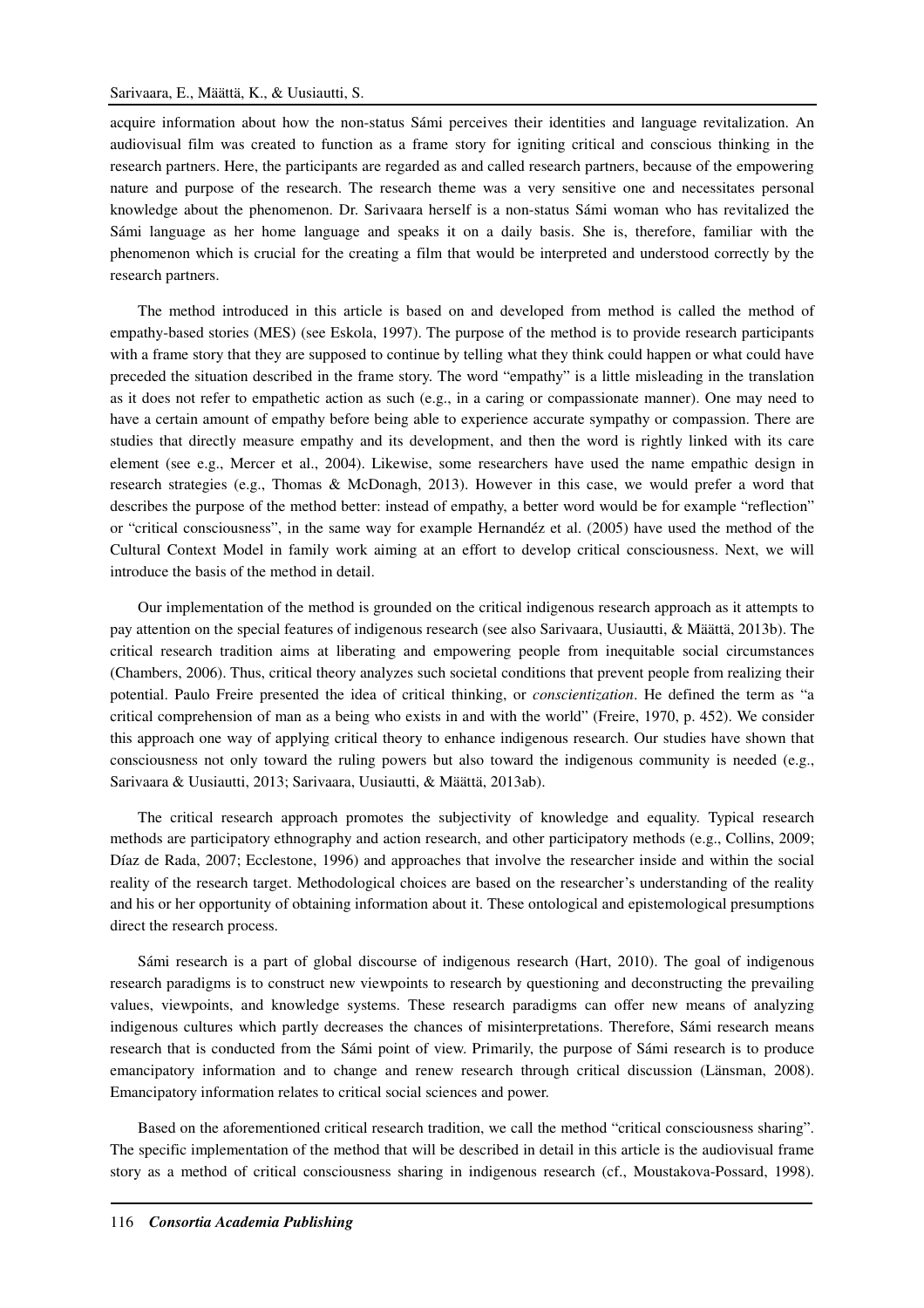Therefore, the film was a fiction used for igniting thinking in the research participants, not a film shoot among the target group, like for example Seljevold and Johansen (2013) did. They used filming as an ethnographic tool to observe language usage, which is very different from the purpose of film in this research.

Eskola (1997) used written frame stories to ignite and obtain participants' thoughts. Likewise, the key idea of the audiovisual frame story is to have the research partners view the film and write about what they have seen (see also Eskola, 1997; Suoranta, 1995). According to Eskola and Suoranta (2008), the method is quite usable when the purpose is to analyze people's thoughts and perceptions of a certain phenomenon or to analyze the logic of their thinking. This method allows the participants to define what they want to include in their stories and how. However, their written stories are always linked with their previous experiences, and, therefore, their writings also necessitate role-taking either from their own or someone else's point of view. In this context, role-taking means that the participants had to imagine how the person in the film, in the frame story, might feel and act. This role-taking could also ground on the participants' own experiences. The outcome is a reflection of those ways of action or behavior models and feelings that the research partner has had in similar situations or about the situations he or she has participated through his or her social connections somehow (Eskola  $\&$ Suoranta, 2008). The key element in the method is therefore the frame stories—regardless of the form of the story—which is called "orientation". The method we are describing in this paper had an audiovisual orientation, a short film. The research partners were asked to fill out a semi-structured questionnaire after watching the film. The questions were designed to help their critical reflection on the content of the film. In practice, the data collection procedure started by sending the research partners the DVD film together with the questionnaire by mail. The research partners were asked to (1) watch the film, (2) answer the questions, and (3) send the film and answers back to the researcher by the deadline.

#### **3. The Design and Implementation of the Audiovisual Frame Story**

#### *3.1 Script*

The film necessitates a synopsis or a screenplay. Dr. Sarivaara designed the content of the film so that it would make the research partners identify themselves with the story and talk about their own experiences. The frame story presented in the film describes the people living in the North and Sámi culture, and views the Sámi community from the inside. The starting point of the film was to open the inner power structures of the Sámi community and the unspoken themes of Sáminess. In order to understand the frame story, the viewer had to know the Sámi language, the Sámi history, and the Sámi culture. Therefore, the film would not necessarily speak to outsiders in the way it would speak to the local people as the complex, inner power structures that are often hidden can be difficult to recognize by an outsider. While on the other hand, an outsider can naturally perceive new points of view that may not be apparent to members of the community.

# *3.2 Technical Know-how*

Making a film necessitates technical expertise. In this research project, a documentarist and media teacher from the Sámi Education Institute participated in the film making. Dr. Sarivaara had also taken courses of film making in order to be able to reflect the reality diversely and multi-sensuously. The film making was preceded by collecting feedback about the planned content of the frame story from students from the media courses. Their feedback functioned as the pre-study, and based on the research partners' ideas and perceptions the film had its final form.

#### *3.3 Main Character and Plot*

The idea in the film was to have a person who would be willing to give face to a non-status Sámi person and through the film act as the example of a contradictory and non-acceptable Sámi identity. The basic message of the film is connected with the experience of the limits of ethnicity and identity negotiations: how the non-status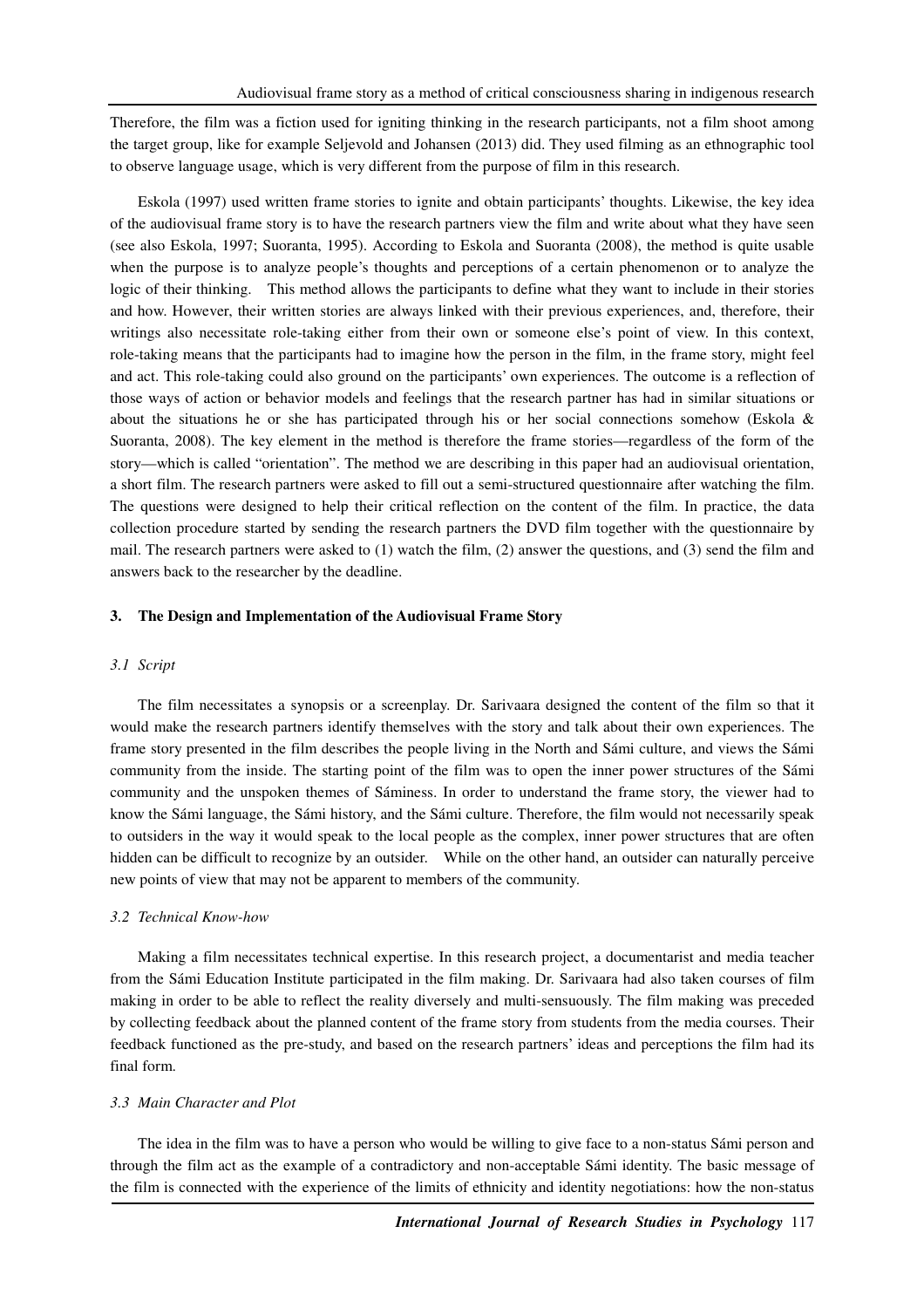#### Sarivaara, E., Määttä, K., & Uusiautti, S.

Sámi defines him or her identity in relation to the official Sámi people and how they define the non-status Sámi.

The film used in this research was about six minutes long. The first 30 seconds and the last 30 seconds of the film are the most touching and probably speak the most to the viewer. The purpose was to ignite thoughts and feelings first, then continue developing the theme in the film, and get back to it at the end of the film. The film presents the two levels of being a Sámi: the social recognition as a Sámi and the official status of a Sámi. The films starts with a very traditional picture of Sámi reindeer herding interrupted by the main character's words: "They call me 'riuku' and it does not feel nice because I don't see myself as a total riuku". "Riuku" is a vulgar expression which refers to the non-Sámi women because they are considered outsiders. Therefore, the first scene presents the core of the research theme.

In this audiovisual frame story, the main character is not recognized as a Sámi in the village the person lives. According to the surrounding Sámi community, something is missing. In the Sámi culture, family ties and relatives and the place of residence are of primary importance. If you are not known and you do not belong to a recognized Sámi family, how could you be a Sámi? The main character feels a sting because of being called as "riuku" and categorized as an outsider although the main character's ancestors were Sámi and roots are in the traditional Sámi area, in a locality called Inari. Calling someone "riuku" is associated with people coming from South-Finland to the Sámi area, with people who are ethnically totally non-Sámi. This is why the main character is upset.

Calling someone "riuku" can be seen as a form of exclusion and probably internalized racism of sorts. It is a Sámi convention of dividing Sámi people into "us" and "others", and the purpose is for example to highlight the Sámi pride. However, the convention has sometimes unethical features because the target of calling "riuku" can find it derogatory and unequal.

Likewise, the final 30 seconds of the film discuss a very sensitive and bruising theme, the assimilation of Sámi into the dominating Finnish culture. This theme concerns both the non-status Sámi and the official Sámi because naturally they share the same history as they are descended from the same Sámi people. The difference is that the non-status Sámi families have experienced the assimilation process earlier than the official Sámi families. In the film, the main character says that it is sad that her grandmother had disdained the Sámi her whole life. The scene is accompanied with music composed by Sámi musician Mari Boine "Mearrasápmelažžii" ("To the Coastal Sámi", in English). The lyrics explain why the main character's grandmother felt so much hatred and shame toward her own people: "remember who taught her, remember what she has experienced". These words express that the colonization is not the Sámi's fault but they were made to give up their language and identity.

The questioning and linguistic purism experienced by the non-status Sámi is concretely shown in the reindeer fence scene in which an elder woman wonders and questions the main character's Sámi language skills. In the scene, the main character is supported by a woman living in the village. Visually, the main character is presented as traditional Sámi women who does reindeer herding and who obviously has a strong Sámi identity. The paradox of the film is situated in the mental picture shown in the film and the speech of the main character: they are contradictory. The main character reveals her inner thoughts and turmoil related to Sáminess. On one hand, she is a Sámi and on the other hand, she is not.

 In places, the film provides a stereotypical picture of the Sámi reindeer herders because only a fraction of the Sámi earns their living from reindeer herding. The research had fifteen non-status Sámi as research partners and only two of them were reindeer herders. On the other hand, the main character of the film is a Sámi-speaking math teacher at middle school also working as a project leader. Thus, she represented both modern and traditional occupations which actually provide a truthful picture of the northern life.

### *3.4 Questionnaire about the Contents of the Frame Story*

The research partners were asked to watch the film and write about their thoughts and experiences with the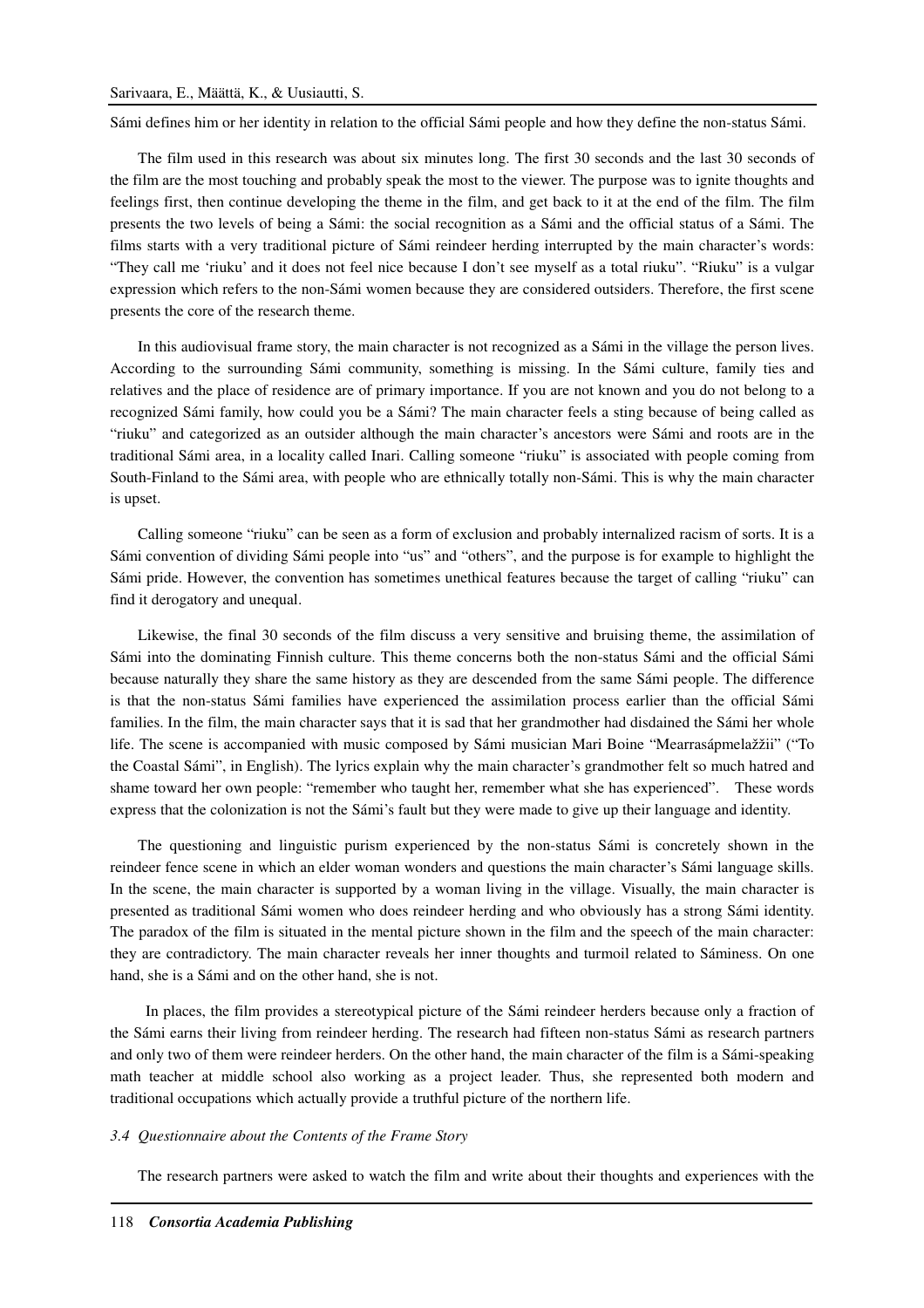help of a semi-structured questionnaire. Critical reflection was encouraged. The data collection in the whole study was divided into two parts; the first part consisted of interviews, and in the second part, the film was utilized to help data collection. The semi-structured questionnaire was chosen as a method because it allowed the research participants to autonomously reflect and write about their thoughts. In this study, it was considered important to collect data both by interviewing and with questionnaires without the researcher being present in the answering situation. The second phase is in the focus of this article.

The questionnaire consisted of nine items and seven of them focused on the thoughts ignited by the frame story. There questions were:

(1) What do you think this film wants to tell? What is the message of the film?

(2) What kinds of thoughts and feelings did the film arouse in you? Why? (e.g., Did the film arouse contradictory feelings, or a feeling of relief, annoyance, excitement… Did you experience realization, was the film true, what kind of a viewpoint and whose viewpoint was presented in the film?)

- (3) Did you like something in the film? Why?
- (4) Did you dislike something in the film? Why?
- (5) Have you had similar experiences than what the main character had? What kind of experiences?
- (6) What does the film on the one hand express and on the other hand leaves unspoken/unexpressed?;
- (7) What more would you like to say about the film?

The purpose of the questions was to make the research partner profoundly reflect on the content of the frame story from the point of view of the main character. In addition, the questions were supposed to lead the research partner discuss his or her own relationship with Sáminess and his or her experienced identity. The audiovisual frame story thus functions as the stimulus of critical reflection and way of data collection (see also Nicholls, 2009).

# *3.5 How Did Research Partners Perceive the Data Collection Method?*

According to the research partners' answers, they had experienced many kinds of feelings, such as sorrow, wonder, and empathy. Some of them had identified with the main character. At the same time, they had been encouraged to reflect on their own identification in the Sámi community. Especially, they discussed the social and societal exclusion of the main character. The theme of limits and exclusion from the Sámi community aroused discussion the most. The purpose of the film was to make the research partners reflect on the definitions of Sáminess from the individual and societal perspectives: what does Sáminess mean to themselves and what is its societal role? The film presents the categories of Sáminess from the main character's point of view.

According to the questionnaire, many of the research partners recognized the main character's experiences of Sámi identity and the various sides of its definition. The audiovisual frame story also highlights the question of the current official Sámi definition which is seen unfair and rolling back Sáminess.

### Question: *What do you think this film wants to tell? What is the message of the film?*

The research partner's answer: *It is the definition of Sáminess that is not right! It does not serve its purpose, the strengthening of Sáminess, promotion of the Sámi language and culture. The main character of the film speaks the Sámi language, participates in the local life, is descended from the Sámi, is local, appreciates the Sámi culture, and is Sámi. And still she is excluded.* (Questionnaires, Research Partner no. 7)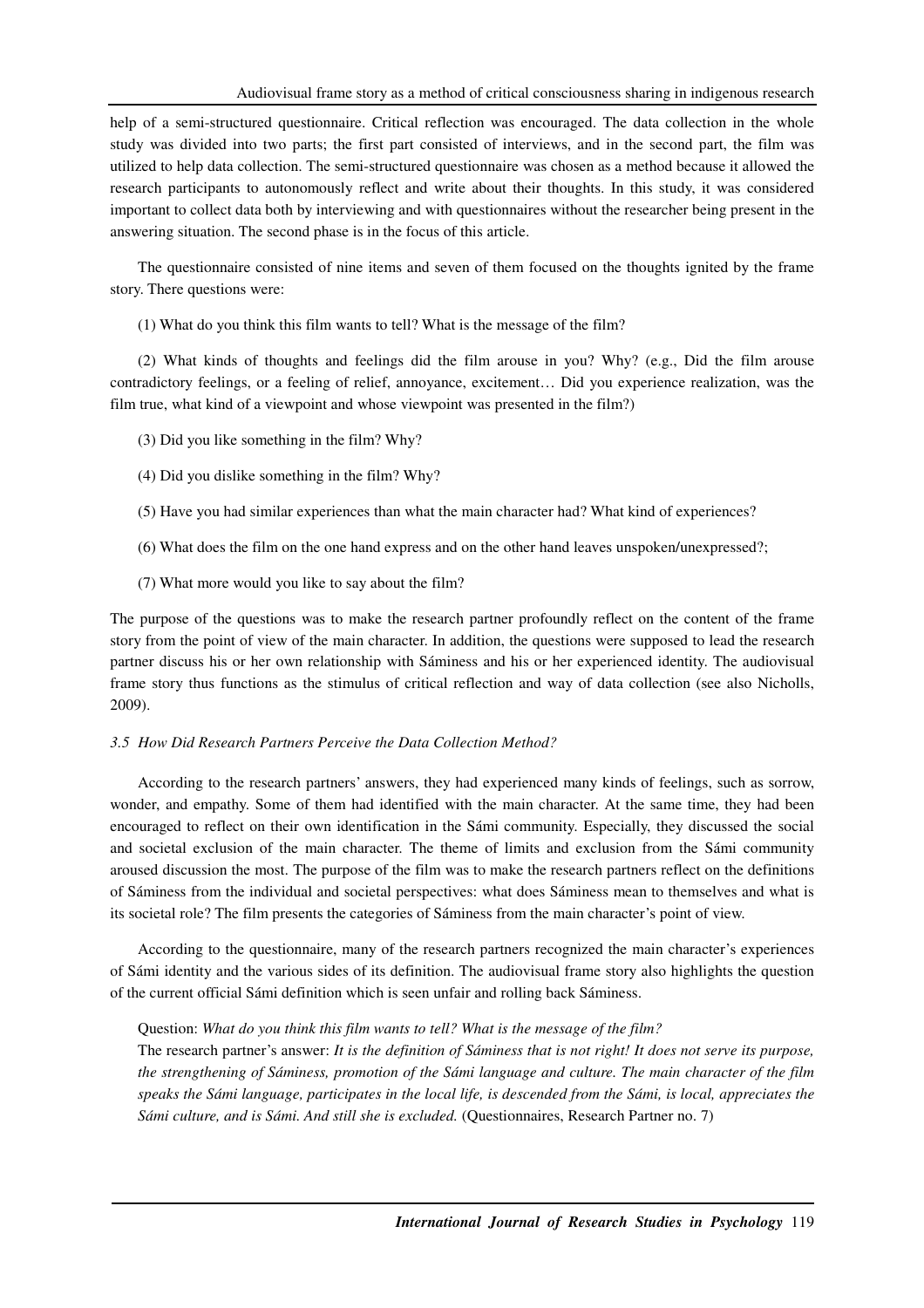#### **4. Discussion: Method of Critical Consciousness Sharing in Indigenous Research**

The data collection with the audiovisual frame story was implemented by combining visual research methods with written texts. This solution had many reasons. The primary purpose was to use versatile methods within the common research methodological framework and to use creativity in bringing out the research theme. The second purpose was to try new methods and combine interdisciplinary approaches. Visualization was realized in the form of an audiovisual frame story, a film, that the researcher herself had screen written, directed, and, for the most part, filmed too. The method represents ethnographic research methods in which each picture, voice, and the structure of the film in general must reasoned through the research objectives (Pink, 2007). Data collection can include various methods that are used diversely and multi-sensuously (Hunter & Brewer, 2003). According to visual ethnography, visual information is as important as written information (MacDougall, 1997).

Likewise, it is worth noticing that the audiovisual frame story had many purposes and roles in the research process. First, it functioned as the data collection method igniting the research partners' feelings and making it easier to discuss the sensitive research theme. Second, the film was a visual part of the research and it was constructed through ethnographic information processing (Pink, 2007). The film covered the research questions, the research framework, theoretical thinking, the researcher's and the research partners' experiential worlds, and artistic creativity.

Third, the purpose of illustrating the research theme in a visual form was to surpass the taboos, myths, and silence related to the theme. The film functioned as the means of making the phenomenon visible and as an emancipatory motive, empowering factor. The research partners could reveal and compare their experiences with the one's presented in the film. Pink (2003) argues "that in any project a researcher should attend not only to the internal 'meanings' of an image, but also to how the image was produced and how it is made meaningful by its viewers" (p. 186).

The data collected by the questionnaire was analyzed first by categorizing the answers into themes and then with qualitative content analysis (Mayring, 2000). The research partners provided profound elaborations about the theme. Therefore, the audiovisual frame story provided abundant data which shows that the film and the related questionnaire had made reflection easier and laid the foundation to the discussion of the research partners' feelings and experiences.

In addition, it is relevant to analyze whether the film and the questions presented to the research partners influenced the contents of their answers. This question has to be evaluated for the reliability and functionality of the method (Crotty, 1998; Lincoln & Guba, 2000; Patton, 2002). Would another kind of plot and script provide different kinds of data? It is a fact that the answers are connected with the film. As such, the film however seemed to reach a wide spectrum of emotions in the research partners. Furthermore, the research partners were asked to assess the truthfulness of the film and whether they considered that something was uncovered by the film. In all, the method was regarded positively among the research partners, and, thus, viewed as a suitable way of approaching such a sensitive phenomenon.

#### **5. Conclusion**

In qualitative research, the researcher has indulge to the research: the researcher's personality is one of the most influential parts of research. The methodological choices reveal how the researcher sees the reality and the possibilities of obtaining information about it (Foster & Bochner, 2008). The constructivist epistemology grounds on the researcher's consciousness and deliberate emphasis on the research participants' voices. The purpose is to highlight marginal and strengthen the awareness of special population groups, increase life management and empowerment (see also Botha, 2011). Several research approaches have started to emphasize similar perspectives, such as women studies, action research, narrative research, or indigenous research. These research approaches also have quite tight connections with critical theory (see e.g., Denzin & Lincoln, 2008).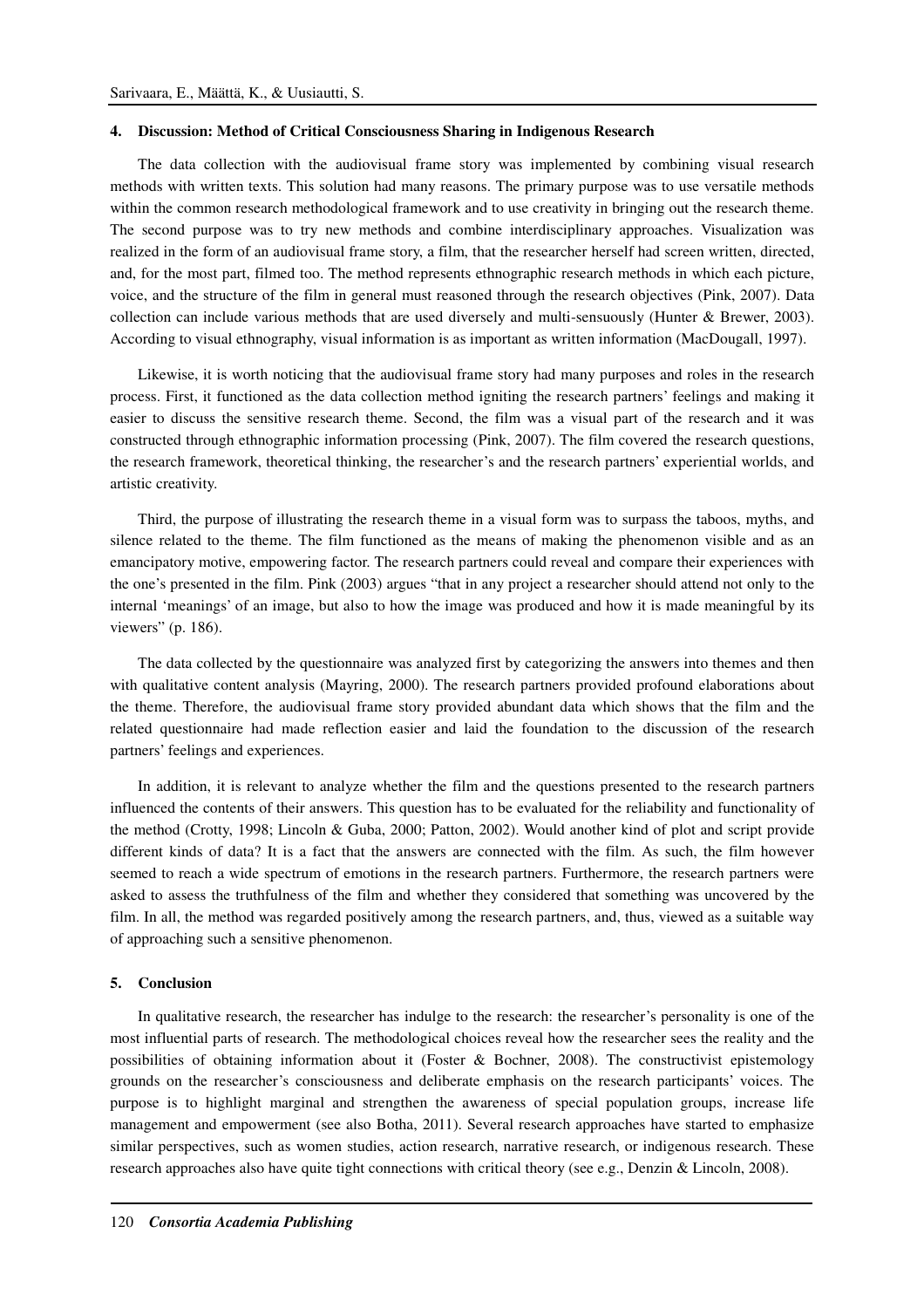Although qualitative research does not aim at generalization in the same way quantitative research does, theoretical generalization is possible. Moreover, qualitative research does not form one unified research tradition but includes several different approaches and techniques. This also means that there is not just one criterion for the evaluation of reliability (Patton, 2002). It is important to evaluate how the researcher's choices have influenced on the reliability of the research. Careful description of the researcher's position increases reliability. Likewise, the researcher's subjective relationship with the research theme can increase understanding about the phenomenon and the research partners' stories. On the other hand, they can also blind the researcher and prevent him or her from seeing something that an outsider would discover from the data. The researcher always reads the data through his or her own values, understanding, recollections, and personal features. Therefore, the researcher's interpretation is equally right and truthful than the research partners' stories are (Spector-Mersel, 2010).

This research showed that the use of audiovisual frame story method of critical consciousness sharing in indigenous research gave a significant increase to data collection and provided valuable, profound data. On the other hand, making a film is time-consuming and laborious, and requires multiple skills of the researcher. However, the audiovisual frame story appeared a very useful method for having as versatile understanding of the research phenomenon as possible. Especially, sensitive themes concerning indigenous people can be discussed at a new dimension through a film. Finding actors in these films is, naturally, a challenge of its own, but one's the faces for sensitive themes have been found, the film that is used as a frame story for critical reflection can enhance indigenous people's consciousness and processes of empowerment.

# **6. References:**

- Bernstein, B. (2001). Symbolic control: Issues of empirical description of agencies and agents. *International Journal of Social Research Methodology, 4*(1), 21-33. http://dx.doi.org/10.1080/13645570118017
- Boeije, H. (2010). *Analysis in qualitative research*. London: SAGE.
- Botha, L. (2011). Mixing methods as a process towards indigenous methodologies. *International Journal of Social Research Methodology, 14*(4), 313-325. http://dx.doi.org/10.1080/13645579.2010.516644
- Chambers, S. (2006). The politics of critical theory. In F. Rush (Ed.), *The Cambridge companion to critical theory* (pp. 219-247). Cambridge: Cambridge University Press.
- Collins, J. (2009). Social reproduction in classrooms and schools. *Annual Review of Anthropology, 38*, 33-48. http://dx.doi.org/10.1146/annurev.anthro.37.081407.085242
- Crocker, J., Major, B., & Steele, C. (1998). Social stigma. In D. T. Gilbert, S. T. Fiske, & G. Lindzsey (Eds.), *The handbook of social psychology* (Vol. 2, 4th ed., pp. 504-553). Boston, MA: McGraw-Hill.
- Crotty, M. (1998). *The foundation of social research. Meaning and perspective in in the research process*. London: Sage.
- Denzin, N. K., & Lincoln, Y. S. (2008). Critical methodologies and indigenous inquiry. In N. K. Denzin, Y. S. Lincoln, & L. T. Smith (Eds.), *Handbook of critical and indigenous methodologies* (pp. 1-20). London: Sage.
- Díaz de Rada, A. (2007). School bureaucracy, ethnography and culture: Conceptual obstacles to doing ethnography in schools. *Social Anthropology/Anthropologie Sociale, 15*(2), 205–222. http://dx.doi.org/10.1111/j.0964-0282.2007.00017.x
- Ecclestone, K. (1996). The reflective practitioner. *Studies in the Education of Adults, 28*(2), 146-162.
- Eskola, J. (1997). *Manual of the method of empathy-based stories* [In Finnish]. Tampere: University of Tampere.
- Eskola, J., & Suoranta, J. (2008). *Introduction to qualitative research* [In Finnish] (8th ed.) Tampere: Vastapaino.
- Foster, E., & Bochner, A. P. (2008). Social constructionist perspectives in communication research. In J. A. Holstein & J. F. Gubrium (Eds.), *Handbook of constructionist research* (pp. 85-106). New York, NY: The Guilford Press.
- Freire, P. (1970). Cultural action and conscientization. *Harvard Educational Review, 40*(3), 452-477.
- Hansen, L. I., & Olsen, B. (2004). *The Sámi people's history until 1750* [In Norwegian]. Oslo. Cappelen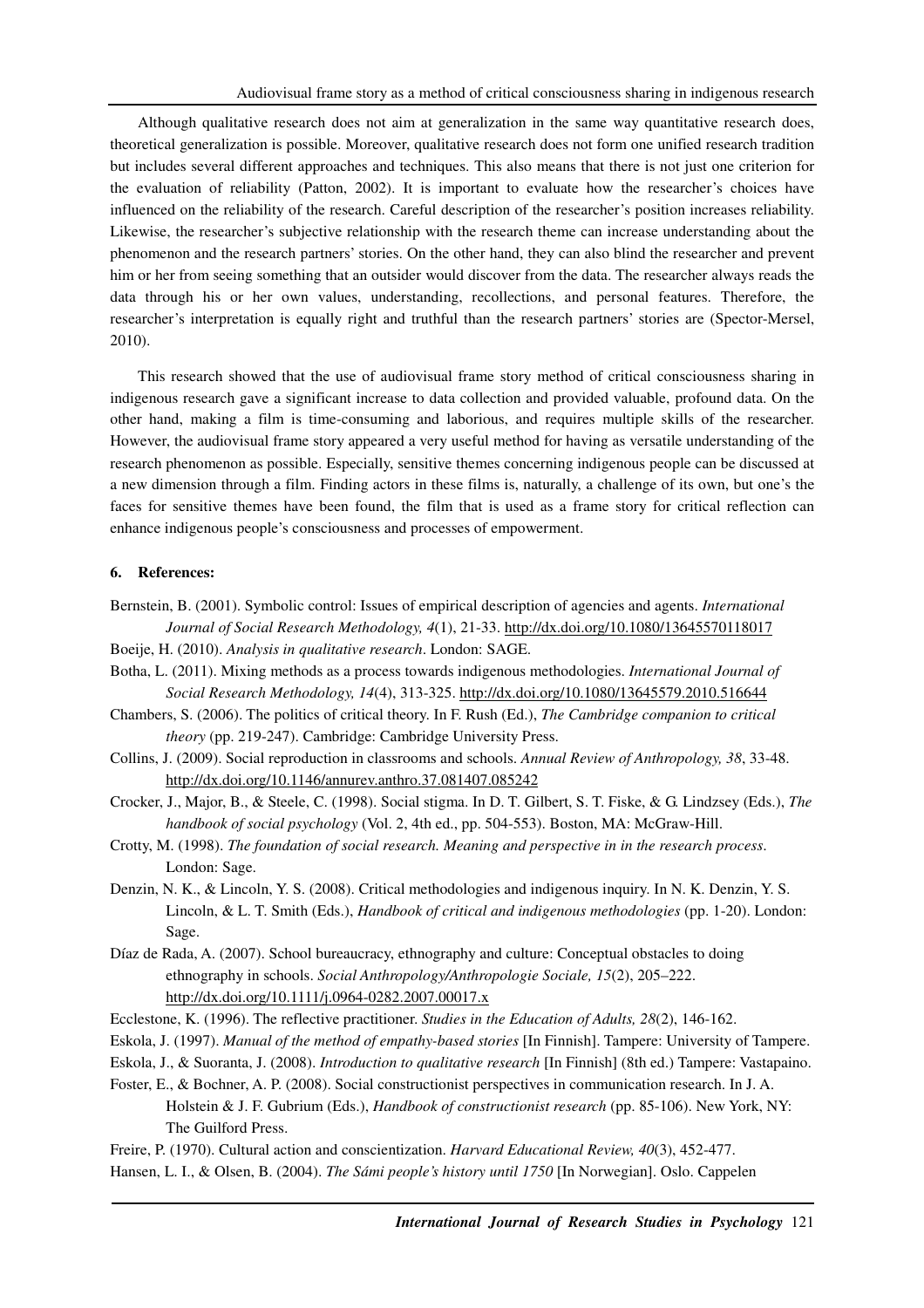# Sarivaara, E., Määttä, K., & Uusiautti, S.

Akademisk forlag,

- Hart, M. A. (2010). Indigenous worldviews, knowledge, and research: The development of an indigenous research paradigm. *Journal of Indigenous Voices in Social Work, 1*(1), 1-16.
- Hernández, P., Almeida, R., & Dolan-Del Vecchio, K. (2005). Critical consciousness, accountability, and empowerment: Key processes for helping families heal. *Family Process, 44*(1), 105–119. http://dx.doi.org/10.1111/j.1545-5300.2005.00045.x
- Hudson, J. (2011). *The disclosure process of an invisible stigmatized identity*. Retrieved from http://via.library.depaul.edu/etd/93
- Hunter, A., & Brewer, J. (2003). Multimethod research in sociology. In A. Tashakkori & C. Teddlie (Eds.), *Handbook of mixed methods in social & behavioral research* (pp. 577-594). Thousand Oaks, CA: Sage.
- Keskitalo, P., Uusiautti, S., & Määttä, K. (2012). How to make the small indigenous cultures bloom? Special traits of Sámi education in Finland. *Current Issues in Comparative Education: Education in Small States, 15*(1), 52-62.
- Kuokkanen, R. (2006). Indigenous peoples on two continents: Self-determination processes in Sámi and First Nations societies. *European Review of Native American Studies, 20*(2), 25–30.
- Lee, R. M. (1993). *Doing research on sensitive topics*. London: Sage.
- Lincoln, Y., & Guba, E. (2000). Paradigmatic controversies, contradictions and emerging confluences. In N. Denzin & Y. Lincoln (Eds.), *Handbook of qualitative research* (pp. 163-188). (2nd ed.) London: Sage.
- Lähteenmäki, M. (2004). *The people of the Cap of the North. Bordersettings and interaction in the Cap of the North in 1808-1889* [In Finnish]. Helsinki: Finnish Literature Association.
- Länsman, A.-S. (2008). To whom is the researcher doing Sámi research? In K. Lempiäinen, O. Löytty, & M. Kinnunen (Eds.), *A researcher's book* [In Finnish] (pp. 87-98). Tampere: Vastapaino.
- MacDougall, D. (1997). The visual in anthropology. In M. Banks & H. Morphy (Eds.), *Rethinking visual anthropology* (pp. 276-295). New Haven: Yale University Press.
- Mayring P. (2000). Qualitative content analysis. *Forum: Qualitative Social Research, 1*(2). Retrieved from http://www.qualitativeresearch.net/fqs/fqs-e/2-00inhalt-e.htm
- Mercer, S. W., Maxwell, M., Heaney, D., & Watt, G. C. M. (2004). The consultation and relational empathy (CARE) measure: Development and preliminary validation and reliability of an empathy-based consultation process measure. *Family Practice, 21*(6), 699-705. http://dx.doi.org/10.1093/fampra/cmh621
- Mustakova-Possardt, E. (1998). Critical consciousness: an alternative pathway for positive personal and social development. *Journal of Adult Development, 5*(1), 13-30. http://dx.doi.org/10.1023/A:1023064913072
- Nicholls, R. (2009). Research and Indigenous participation: Critical reflexive methods. *International Journal of Social Research Methodology, 12*(2), 117-126. http://dx.doi.org/10.1080/13645570902727698
- Patton, M. Q. (2002). *Qualitative research and evaluation methods* (3rd ed.) Thousand Oaks, CA: Sage.
- Pink, S. (2003). Interdisciplinary agendas in visual research: Re-situating visual anthropology. *Visual Studies, 18*(2). Retrieved from http://viscult.ehu.lt/uploads/SARAHPINK.pdf
- Pink, S. (2007). *Doing visual ethnography*. London: Sage. http://dx.doi.org/10.1080/14725860310001632029
- Saarikivi, J., & Lavento, M. (2012). Linguistics and archaeology: A critical view of an interdisciplinary approach with reference to the prehistory of northern Scandinavia. In *Mémoires de la Société Finno-Ougrienne* (pp. 177-217). Helsinki: Finno-Ugric Society.
- Samediggi. (2008). *Sámi in Finland*. Retrieved from

http://www.samediggi.fi/index.php?option=com\_content&task=blogcategory&id=105&Itemid=174

Sámi Parliament. (2011). *The number of Sámi people in the 2011 election of Sámi Parliament of Finland* [In Finnish]. Retrieved from

http://www.samediggi.fi/index.php?option=com\_docman&task=doc\_download&gid=1738&Itemid=10

- Sarivaara, E. K. (2012). *The Non-Status Sámi: Identities at the borderline of Sáminess* [In Finnish]. (Dieđut 2/2012, PhD. diss. University of Lapland, Rovaniemi, Finland.) Guovdageaidnu: Sámi allaskuvla.
- Sarivaara, E., & Uusiautti, S. (2013). Taking care of the ancestral language: the language revitalization of Non-Status Sámi in Finnish Sápmi. *International Journal of Critical Indigenous Studies, 6*(1), 1-16.